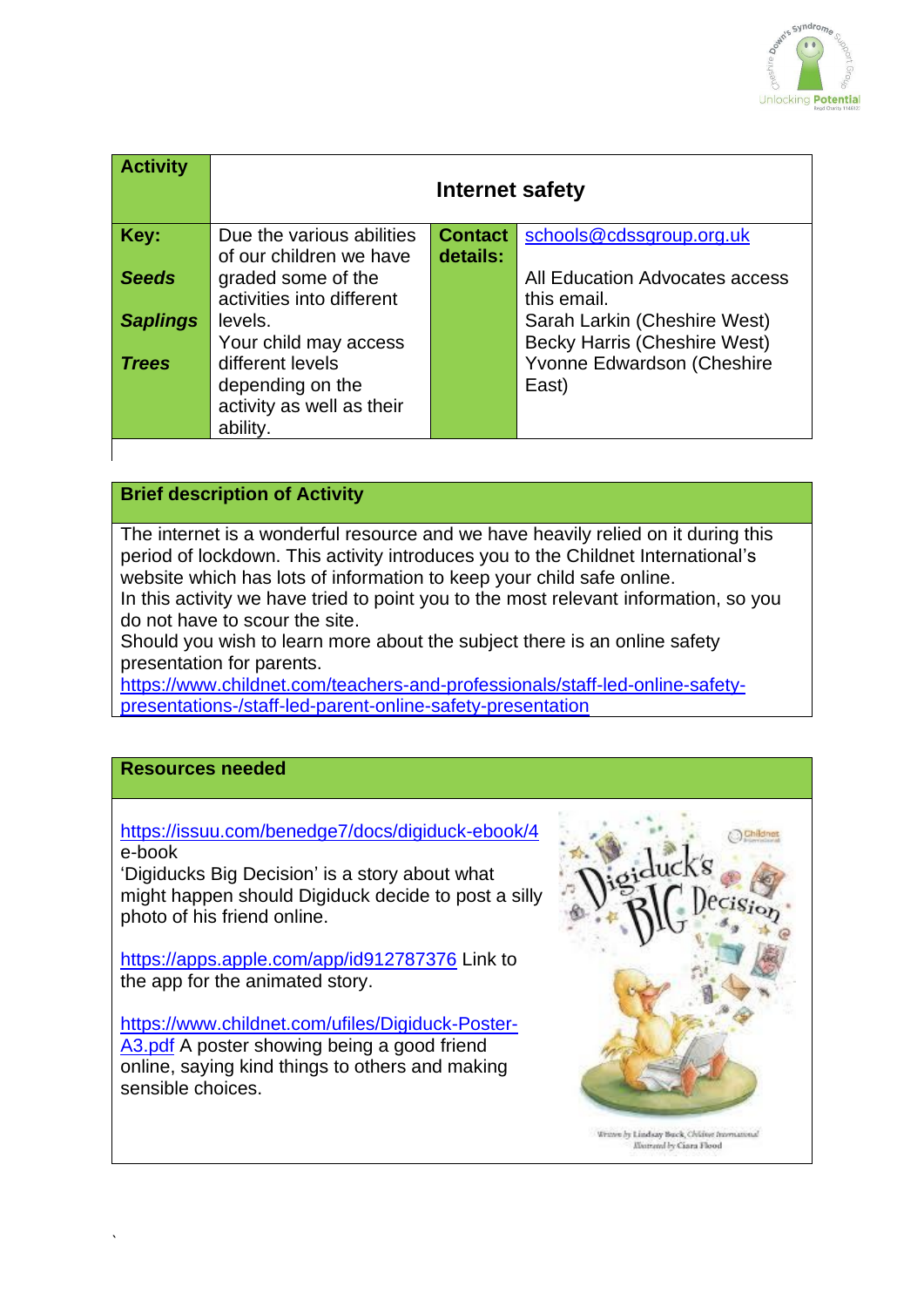

#### **Activity: Seeds**

Childnet International's 'Digiduck's Big Decision' is a charming, educational esafety story for children aged 3-7 and this has been turned into a fun, interactive app by Internet Matters working with Childnet. You can download the app for free and enjoy it with your child. Narrated by singer Sophie Ellis-Bextor and her mum the former Blue Peter presenter Janet Ellis, the story teaches children the importance of being a good online friend and is a great conversation starter for parents to raise the issue of internet safety and being a good online citizen from an early age.

Help arrives just in time for Digiduck when he is faced with a difficult decision. Follow Digiduck and his friends in this story of friendship and responsibility online. Children can read the story, follow the narration and help bring the illustrations to life by interacting with the app and creating fun actions and animal noises. The app then allows them to take a quick quiz to sum up what they have learned through the story. Parents can also learn more about keeping their children safe online with access to the Internet Matters website through the app.

Top tips for keeping younger children safe online can be found here. <https://www.childnet.com/ufiles/Keeping-Under-Fives-Safe-Online2.pdf>

# **Activity: Saplings**

Parental controls. This link points you to the information you need to set up parental controls on your device to help prevent age inappropriate content being accessed online in your home.

[https://www.childnet.com/parents-and-carers/hot](https://www.childnet.com/parents-and-carers/hot-topics/parental-controls)[topics/parental-controls](https://www.childnet.com/parents-and-carers/hot-topics/parental-controls) 

Below is the link to a story about smarty the penguin, There are versions for children at an EYFS, Y1 or Y2

stage they tackle issues such as what to do if something happens when you're online such as upsetting images, inappropriate websites or someone asking for your personal details.

<https://www.childnet.com/resources/smartie-the-penguin>

# **Activity: Trees**

`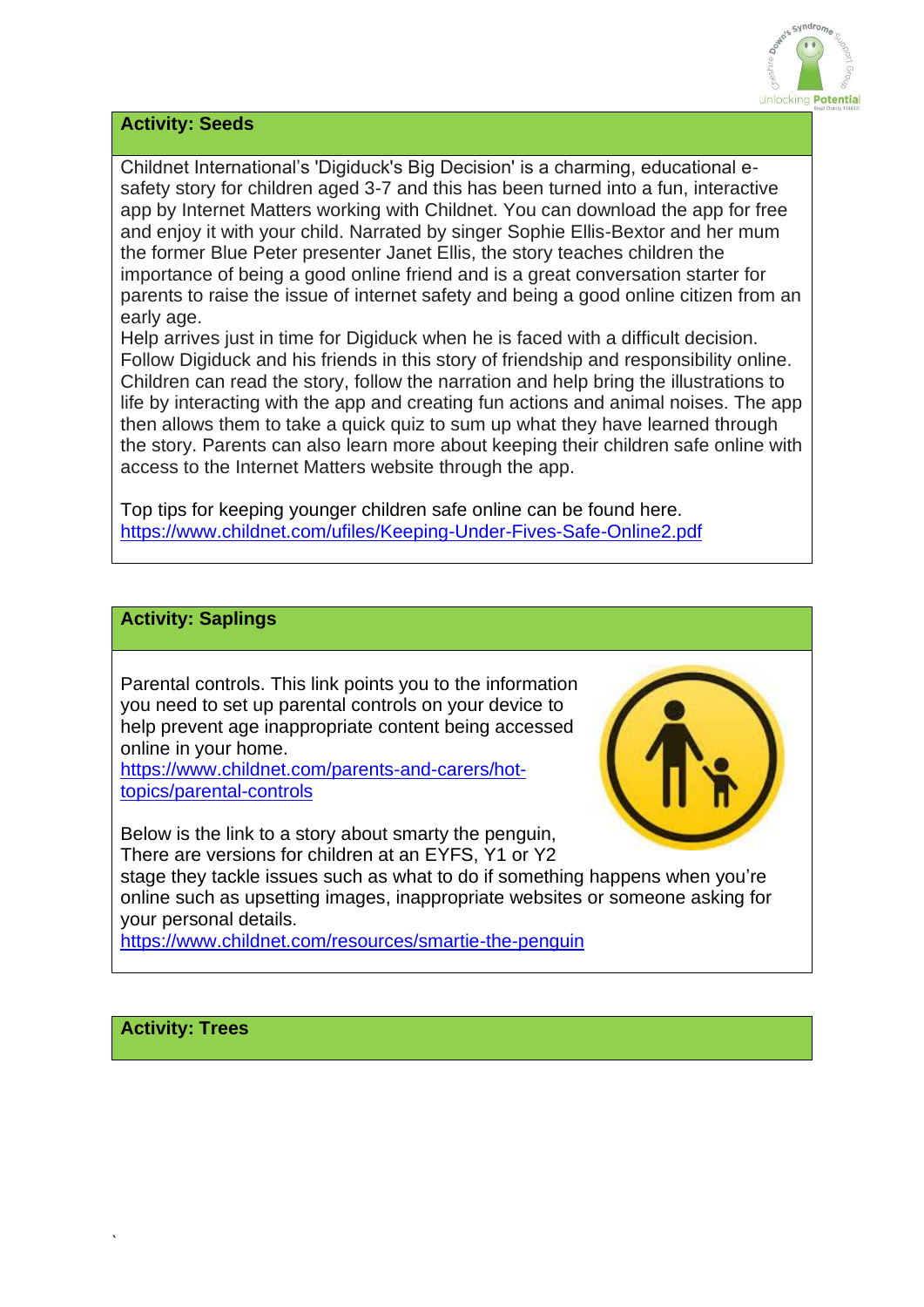



Get smart is for children that are using the internet competently. Following the link below will show the information below and reveal a quiz on online safety. The answers are included.

#### <https://www.childnet.com/young-people/primary/get-smart>

#### S is for safe

Keep your personal information safe. When chatting or posting online do not give away things like your full name, password or home address. Remember personal information can be seen in images and videos you share too. Keep them safe to keep yourself safe.

#### M is for meet

Meeting up with someone you only know online, even a friend of a friend, can be dangerous as this person is still a stranger. If someone you only know online ever asks you to meet up, for personal information or for photos/videos of you then tell an adult straight away and report them together on **[www.thinkuknow.co.uk](http://www.thinkuknow.co.uk/)**

### A is for accepting

Think carefully before you click on or open something online (e.g. links, adverts, friend requests, photos) as you never know where they may lead to or they may contain viruses. Do not accept something if you are unsure of who the person is or what they have sent you.

# R is for reliable

You cannot trust everything you see online as some things can be out of date, inaccurate or not entirely true. To find reliable information compare at least three different websites, check in books and talk to someone about what you have found.

# T is for tell

`

Tell a trusted adult if something or someone ever makes you feel upset, worried or confused. This could be if you or someone you know is being bullied online. There are lots of people who will be able to help you like your teachers, parents, carers or contact Childline – **0800 11 11** or **[www.childline.org.uk](http://www.childline.org.uk/)**